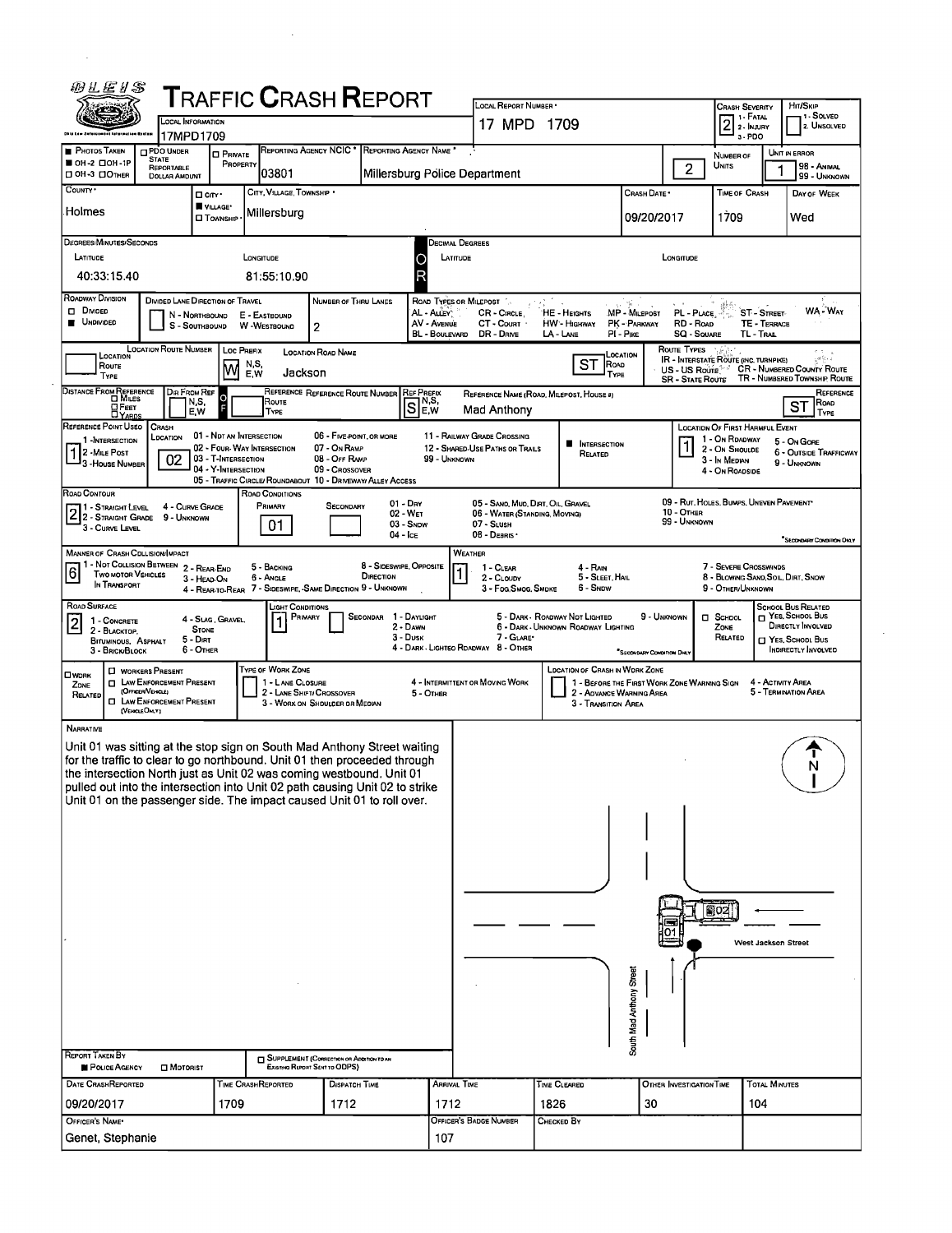|                                                           | UNIT                                                                               |                                                                                 |                                                                                                                                 |                                        |                                                               |                                                                      |                                                                                                                                                                          |                                                                                                                               |  |  |  |
|-----------------------------------------------------------|------------------------------------------------------------------------------------|---------------------------------------------------------------------------------|---------------------------------------------------------------------------------------------------------------------------------|----------------------------------------|---------------------------------------------------------------|----------------------------------------------------------------------|--------------------------------------------------------------------------------------------------------------------------------------------------------------------------|-------------------------------------------------------------------------------------------------------------------------------|--|--|--|
|                                                           |                                                                                    |                                                                                 |                                                                                                                                 |                                        |                                                               | LOCAL REPORT NUMBER                                                  | 17 MPD 1709                                                                                                                                                              |                                                                                                                               |  |  |  |
| UNIT NUMBER                                               |                                                                                    | OWNER NAME: LAST, FIRST, MIDDLE ( C SAME AS DRIVER )                            |                                                                                                                                 |                                        | OWNER PHONE NUMBER                                            |                                                                      | DAMAGE SCALE                                                                                                                                                             | DAMAGE AREA                                                                                                                   |  |  |  |
|                                                           | Edington, Richard, A                                                               |                                                                                 |                                                                                                                                 |                                        |                                                               |                                                                      | 4                                                                                                                                                                        | FRONT                                                                                                                         |  |  |  |
| OWNER ADDRESS: CITY, STATE, ZIP                           |                                                                                    | <b>CISAME AS DRIVER</b> )                                                       |                                                                                                                                 |                                        |                                                               |                                                                      |                                                                                                                                                                          |                                                                                                                               |  |  |  |
|                                                           | 580 S Main St, Shreve, OH, 44676                                                   |                                                                                 |                                                                                                                                 |                                        |                                                               |                                                                      | 1 - NONE                                                                                                                                                                 |                                                                                                                               |  |  |  |
| LP STATE LICENSE PLATE NUMBER                             |                                                                                    |                                                                                 | VEHICLE IDENTIFICATION NUMBER                                                                                                   |                                        |                                                               | # Occupants                                                          | 2 - Minon                                                                                                                                                                |                                                                                                                               |  |  |  |
| OН<br>ETQ2564                                             |                                                                                    |                                                                                 | 1J4BA5H14AL167715                                                                                                               |                                        |                                                               | 1                                                                    | 3 - FUNCTIONAL                                                                                                                                                           |                                                                                                                               |  |  |  |
| <b>VEHICLE YEAR</b>                                       | <b>VEHICLE MAKE</b>                                                                |                                                                                 | <b>VEHICLE MODEL</b>                                                                                                            | <b>VEHICLE COLOR</b><br>RED            |                                                               |                                                                      |                                                                                                                                                                          |                                                                                                                               |  |  |  |
| 2010<br>PROOF OF                                          | Jeep<br><b>INSURANCE COMPANY</b>                                                   |                                                                                 | Wrangler Sahara - SAH<br>POLICY NUMBER<br><b>Towed By</b>                                                                       |                                        |                                                               |                                                                      | 4 - DISABLING                                                                                                                                                            | σ<br>O                                                                                                                        |  |  |  |
| INSURANCE<br>SHOWN                                        | Nationwide Insurance                                                               |                                                                                 | 9234K705342<br>Rigz                                                                                                             |                                        |                                                               |                                                                      | 9 - UNKNOWN                                                                                                                                                              |                                                                                                                               |  |  |  |
| CARRIER NAME, ADDRESS, CITY, STATE, ZIP                   |                                                                                    |                                                                                 |                                                                                                                                 |                                        |                                                               |                                                                      |                                                                                                                                                                          | <b>CARRIER PHONE</b>                                                                                                          |  |  |  |
| US DOT                                                    |                                                                                    | <b>VEHICLE WEIGHT GVWR/GCWR</b>                                                 | CARGO BODY TYPE                                                                                                                 |                                        |                                                               | <b>TRAFFICWAY DESCRIPTION</b>                                        |                                                                                                                                                                          |                                                                                                                               |  |  |  |
|                                                           |                                                                                    | 1 - LESS THAN OR EQUAL TO 10K LBS<br>2 - 10,001 to 26,000k Las                  | 01 - No CARGO BODY TYPE/NOT APPLICABL 09 - POLE<br>01<br>02 - Busi Van (9-15 Seats, Ing Driver)                                 |                                        | 10 - Cargo TANK                                               |                                                                      | 1 - Two-Way, Nor Divided                                                                                                                                                 |                                                                                                                               |  |  |  |
| HM PLACARD ID NO.                                         |                                                                                    | 3 - MORE THAN 26,000K LBS.                                                      | 03 - Bus (16+ Seats, Inc Driver)<br>04 - VEHICLE TOWING ANOTHER VEHICLE                                                         | 11 - FLAT BED<br>12 - Dump             |                                                               |                                                                      | 1 - Two-Way, Not Divided Continuous LEFT TURN LANE<br>3 - T WO-WAY, DIVIDED, UNPROTECTED (PAINTED OR GRASS >4FT.) MEDIA<br>4 - TWO-WAY, DIVIDED, POSITIVE MEDIAN BARRIER |                                                                                                                               |  |  |  |
|                                                           |                                                                                    | <b>HAZARDOUS MATERIAL</b>                                                       | 05 - Logging<br><b>06 - INTERMODAL CONTAINER CHASIS</b>                                                                         |                                        | 13 - CONCRETE MIXER<br>14 - AUTO TRANSPORTER                  | 5 - ONE-WAY TRAFFICWAY                                               |                                                                                                                                                                          |                                                                                                                               |  |  |  |
| <b>HM CLASS</b><br>NUMBER                                 | $\Box$ Related                                                                     |                                                                                 | 07 - CARGO VAN/ENCLOSED BOX<br>08 - GRAIN, CHIPS, GRAVEL                                                                        |                                        | 15 - GARBAGE /REFUSE<br>99 - OTHER/UNKNOWN                    | <b>El Hit / Skie Unit</b>                                            |                                                                                                                                                                          |                                                                                                                               |  |  |  |
|                                                           | NON-MOTORIST LOCATION PRIOR TO IMPACT<br>01 - INTERSECTION - MARKED CROSSWAL       | <b>TYPE OF USE</b>                                                              | UNIT TYPE                                                                                                                       |                                        |                                                               |                                                                      |                                                                                                                                                                          | PASSENGER VEHICLES (LESS THAN 9 PASSENGERS MEDIMEAVY TRUCKS OR COMBO UNITS > 10X LBS BUS/VAMLING (9 OR MORE INCLUDING DRIVER) |  |  |  |
|                                                           | 02 - INTERSECTION - NO CROSSWALK<br>03 - INTERSECTION OTHER                        | $\mathbf{1}$<br>1 - PERSONAL                                                    | 06<br>01 - SUB-COMPACT<br>02 - COMPACT                                                                                          |                                        |                                                               |                                                                      |                                                                                                                                                                          | 13 - SINGLE UNIT TRUCK OR VAN 2AXLE, 6 TIRES 21 - BUS/VAN (9-15 Seats, Inc Driver)                                            |  |  |  |
|                                                           | 04 - MIDBLOCK - MARKED CROSSWALK<br>05 - TRAVEL LANE - OTHER LOCATION              | 2 - COMMERCIAL                                                                  | 99 - UNKNOWN 03 - MID SIZE<br>or Hit/Skip<br>04 - Full Size                                                                     |                                        |                                                               | 14 - SINGLE UNIT TRUCK: 3+ AXLES<br>15 - SINGLE UNIT TRUCK / TRAILER |                                                                                                                                                                          | 22 - Bus (15+ Seats, Inc Danea)<br>NON-MOTORIST                                                                               |  |  |  |
| <b>06 - BICYCLE LANE</b>                                  | 07 - SHOULDER/ROADSIDE                                                             | 3 - GOVERNMENT                                                                  | 05 - MINIVAN<br>06 - Sport UTILITY VEHICLE                                                                                      |                                        |                                                               | 16 - TRUCK/TRACTOR (BOSTAIL)<br>17 - TRACTOR/SEMI-TRAILER            |                                                                                                                                                                          | 23 - ANIMAL WITH RIDER<br>24 - ANIMAL WITH BUGGY, WAGON, SURREY                                                               |  |  |  |
| 08 - Sidewalk                                             | 09 - MEDIAN/CROSSING ISLAND                                                        | <b>ET IN EMERGENCY</b>                                                          | $07 - P_{ICKUP}$<br>08 - VAN                                                                                                    |                                        | 18 - TRACTOR/DOUBLE<br>19 - TRACTOR/TROLES                    | 20 - OTHER MEO/HEAVY VEHICLE                                         |                                                                                                                                                                          | 25 - BICYCLE/PEOACYCLIST<br>26 - PEDESTRIAN/SKATER<br>27 - OTHER NON-MOTORIST                                                 |  |  |  |
|                                                           | 10 - DRIVE WAY ACCESS<br>11 - SHARED-USE PATH OR TRAIL                             | RESPONSE                                                                        | 09 - MOTORCYCLE<br>10 - Motorized Bicycle                                                                                       |                                        |                                                               |                                                                      |                                                                                                                                                                          |                                                                                                                               |  |  |  |
|                                                           | 12 - NON-TRAFFICWAY AREA<br>99 - OTHER/UNKNOWN                                     |                                                                                 | 11 - SNOWMOBILE/ATV<br>12 - OTHER PASSENGER VEHICLE                                                                             |                                        |                                                               | HAS HM PLACARD                                                       |                                                                                                                                                                          |                                                                                                                               |  |  |  |
| SPECIAL FUNCTION 01 - NONE                                | 02 - Taxi                                                                          | 09 - AMBULANCE<br>$10 -$ Fine                                                   | 17 - FARM VEHICLE<br>18 - FARM EQUIPMENT                                                                                        | MOST DAMAGED AREA<br>$01 - None$       |                                                               | 08 - LEFT SIDE                                                       | 99 - Unknown                                                                                                                                                             | ACTION<br>1 - Non Contact                                                                                                     |  |  |  |
| 01                                                        | 03 - RENTAL TRUCK (OVER 10K LBS)                                                   | 11 - HIGHWAY/MAINTENANCE<br>04 - BUS - SCHOOL (PUBLIC OR PRIVATE) 12 - MILITARY | 19 - MOTORHOME<br>20 - GOLF CART                                                                                                | 13                                     | 02 - CENTER FRONT<br>03 - Right Front                         | 09 - LEFT FRONT<br>10 - TOP AND WINDOWS                              |                                                                                                                                                                          | 4<br>2 - NON-COLLISION<br>$3 -$ STRIKING                                                                                      |  |  |  |
|                                                           | 05 - Bus - Transit<br>06 - Bus - Charter                                           | 13 - Pouce<br>14 - Public Utility                                               | 21 - Train<br>22 - OTHER (EXPLAN IN NARRATIVE)                                                                                  | MPACT ARE 04 - RIGHT SIDE<br>04        | 05 - Right Rear                                               | 11 - UNDERCARRIAGE<br>12 - LOAD/TRAILER                              |                                                                                                                                                                          | 4 - STRUCK<br>5 - STRIKING/STRUCK                                                                                             |  |  |  |
|                                                           | 07 - Bus - Shurnue<br>08 - Bus - Onien                                             | 15 - OTHER GOVERNMENT<br>16 - CONSTRUCTION EOP.                                 |                                                                                                                                 |                                        | 06 - REAR CENTER<br>07 - LEFT REAR                            | 13 - TOTAL (ALL AREAS)<br>14 - OTHER                                 |                                                                                                                                                                          | 9 - UNKNOWN                                                                                                                   |  |  |  |
| PRE-CRASH ACTIONS                                         | MOTORIST                                                                           |                                                                                 |                                                                                                                                 |                                        | Non-Motorist                                                  |                                                                      |                                                                                                                                                                          |                                                                                                                               |  |  |  |
| 01                                                        | 01 - STRAIGHT AHEAD                                                                | 07 - MAKING U-TURN                                                              | 13 - Negotiating a Curve                                                                                                        |                                        |                                                               | 15 - ENTERING OR CROSSING SPECIFIED LOCATIO                          |                                                                                                                                                                          | 21 - OTHER NON-MOTORIST ACTION                                                                                                |  |  |  |
| 99 - UNKNOWN                                              | 02 - BACKING<br>03 - CHANGING LANES<br>04 - OVERTAKING/PASSING                     | 08 - ENTERING TRAFFIC LANE<br>09 - LEAVING TRAFFIC LANE                         | 14 - OTHER MOTORIST ACTIO                                                                                                       | 17 - WORKING                           | 16 - WALKING, RUNNING, JOGGING, PLAYING, CYCLING              |                                                                      |                                                                                                                                                                          |                                                                                                                               |  |  |  |
|                                                           | 05 - MAKING RIGHT TURN<br>06 - Making Left Turn                                    | 10 - PARKED<br>12 - DRIVERLESS                                                  | 11 - Slowing or Stopped in Traffic                                                                                              |                                        | 18 - PUSHING VEHICLE<br>20 - STANDING                         | 19 - APPROACHING OR LEAVING VEHICLE                                  |                                                                                                                                                                          |                                                                                                                               |  |  |  |
| <b>CONTRIBUTING CIRCUMSTANCE</b>                          |                                                                                    |                                                                                 |                                                                                                                                 |                                        |                                                               |                                                                      | <b>VEHICLE DEFECTS</b>                                                                                                                                                   |                                                                                                                               |  |  |  |
| <b>PRIMAR</b>                                             | MOTORIST<br>01 - None                                                              |                                                                                 | ' 11 - Improper Backing                                                                                                         | NON-MOTORIST<br><b>22 - NONE</b>       |                                                               |                                                                      |                                                                                                                                                                          | 01 - TURN SIGNALS<br>02 - Head Lamps                                                                                          |  |  |  |
| 02                                                        | 02 - FAILURE TO YIELD<br>03 - RAN RED LIGHT                                        |                                                                                 | 12 - IMPROPER START FROM PARKED POSITION<br>13 - STOPPED OR PARKED LLEGALLY                                                     | 23 - IMPROPER CROSSING<br>24 - DARTING |                                                               |                                                                      |                                                                                                                                                                          | 03 - TAIL LAMPS<br>04 - BRAKES                                                                                                |  |  |  |
| <b>SECONDARY</b>                                          | 04 - RAN STOP SIGN<br>05 - EXCEEDED SPEED LIMIT                                    |                                                                                 | 14 - OPERATING VEHICLE IN NEGLIGENT MANNER<br>15 - Swering to Avoid (Due to External Conditions)                                | 26 - FALURE TO YIELO RIGHT OF WAY      | 25 - LYING ANDJOR LLEGALLY IN ROADWAY                         |                                                                      |                                                                                                                                                                          | 05 - STEERING<br>06 - TIRE BLOWOUT                                                                                            |  |  |  |
|                                                           | 06 - UNSAFE SPEED<br>07 - IMPROPER TURN                                            |                                                                                 | 16 - WRONG SIQE/WRONG WAY<br>17 - FALURE TO CONTROL                                                                             | 28 - INATTENTIVE                       | 27 - NOT VISIBLE (DARK CLOTHING)                              |                                                                      |                                                                                                                                                                          | 07 - WORN OR SLICK TIRES<br>08 - TRARER EQUIPMENT DEFECTIVE                                                                   |  |  |  |
| 99 - UNKNOWN                                              | 08 - LEFT OF CENTER<br>09 - FOLLOWED TOO CLOSELY/ACDA<br>10 - IMPROPER LANE CHANGE |                                                                                 | <b>18 - VISION OBSTRUCTION</b><br>19 - OPERATING DEFECTIVE EQUIPMENT                                                            | SIGNALS/OFFICER                        | 29 - FAILURE TO OBEY TRAFFIC SIGNS                            |                                                                      |                                                                                                                                                                          | 09 - MOTOR TROUBLE<br>10 - DISABLEO FROM PRIOR ACCIDENT                                                                       |  |  |  |
|                                                           | <b>PASSING/OFF ROAD</b>                                                            |                                                                                 | 20 - LOAD SHIFTING/FALLING/SPILLING<br>21 - OTHER IMPROPER ACTION                                                               |                                        | 30 - WRONG SIDE OF THE ROAD<br>31 - OTHER NON-MOTORIST ACTION |                                                                      |                                                                                                                                                                          | 11 - OTHER DEFECTS                                                                                                            |  |  |  |
| <b>SEQUENCE OF EVENTS</b>                                 |                                                                                    | 6                                                                               | <b>NON-COLLISION EVENTS</b><br>01 - OVERTURN/ROLLOVER                                                                           |                                        | 06 - EQUIPMENT FAILURE                                        |                                                                      | 10 - Cross Meorn                                                                                                                                                         |                                                                                                                               |  |  |  |
| 20<br>FIRST                                               | 01<br>Most                                                                         |                                                                                 | 02 - FIRE/EXPLOSION<br>03 - IMMERSION                                                                                           |                                        | (BLOWN THIS, BRAKE FAILURS, ETC)<br>07 - SEPARATION OF UNITS  |                                                                      | 11 - Cross Center Line<br>OPPOSITE DIRECTION OF TRAVEL                                                                                                                   |                                                                                                                               |  |  |  |
| <b>HARMFUL</b><br>EVENT                                   | 2<br>HARMFUL<br>EVENT                                                              | 99 - UNKNOWN                                                                    | 04 - JACKKNIFE<br>05 - CARGO/EOUIPMENT LOSS OR SHIFT                                                                            |                                        | 08 - RAN OFF RDAD RIGHT<br>09 - RAN OPF ROAD LEFT             |                                                                      | 12 - DOWNHILL RUNAWAY<br>13 - OTHER NON-COLLISION                                                                                                                        |                                                                                                                               |  |  |  |
|                                                           | <u>Collision with Person, Vehicle or Object Not Fixed</u>                          |                                                                                 | COLLISION WITH FIXED, OBJECT                                                                                                    |                                        |                                                               |                                                                      |                                                                                                                                                                          |                                                                                                                               |  |  |  |
| 14 - PEOESTRIAN<br>15 - PEOALCYCLE                        |                                                                                    | 21 - PARKED MOTOR VEHICLE<br>22 - WORK ZONE MAINTENANCE EQUIPMENT               | 25 - IMPACT ATTENUATOR/CRASH CUSHION33 - MEDIAN CABLE BARRIER<br>26 - BRIDGE OVERHEAD STRUCTURE<br>27 - BRIDGE PIER OR ABUTMENT |                                        | 34 - MEDIAN GUARDRAIL BARRIER<br>35 - MEDIAN CONCRETE BARRIER |                                                                      | 41 - OTHER POST, POLE<br>OR SUPPORT<br>42 - CULVERT                                                                                                                      | $48 -$ TREE<br>49 - FIRE HYDRANT<br><b>50 - WORK ZONE MAINTENANCE</b>                                                         |  |  |  |
| 16 - RAILWAY VEHICLE (TAAN, EMGINE)<br>17 - ANIMAL - FARM |                                                                                    | 23 - STRUCK BY FALLING, SHIFTING CARGO<br>OR ANYTHING SET IN MOTION BY A        | 28 - BRIDGE PARAPET<br>29 - Bridge Rail                                                                                         |                                        | 36 - MEDIAN OTHER BARRIER<br>37 - Traffic Sign Post           | $43 - C$ u $R$ B<br>44 - Dirch                                       |                                                                                                                                                                          | EQUIPMENT<br>51 - WALL, BULDING, TUNNEL                                                                                       |  |  |  |
| 18 - Animal - Deer<br>19 - ANMAL OTHER                    |                                                                                    | <b>MOTOR VEHICLE</b><br>24 - OTHER MOVABLE OBJECT                               | 30 - GUARDRAIL FACE<br>31 - GUARDRAILEND                                                                                        |                                        | 38 - Overhead Sign Post<br>39 - LIGHT/LUMINARIES SUPPORT      | 46 - FENCE                                                           | 45 - EMBANKMENT                                                                                                                                                          | 52 - OTHER FIXEO OBJECT                                                                                                       |  |  |  |
| 20 - MOTOR VEHICLE IN TRANSPORT                           |                                                                                    |                                                                                 | 32 - PORTABLE BARRIER                                                                                                           |                                        | 40 - UTILITY POLE                                             |                                                                      | 47 - MAILBOX                                                                                                                                                             |                                                                                                                               |  |  |  |
| UNIT SPEED<br>5                                           | Posted Speed<br>25                                                                 | <b>TRAFFIC CONTROL</b><br>01 - No CONTROLS<br>02                                | 07 - RAILROAD CROSSBUCKS                                                                                                        | 13 - CROSSWALK LINES                   |                                                               | UNIT DIRECTION<br>From<br>То                                         | 1 - North<br>$2 -$ South                                                                                                                                                 | 5 - NORTHEAST<br>9 - Unknown<br>6 - NORTHWEST                                                                                 |  |  |  |
|                                                           |                                                                                    | 02 - S rop Sign<br>03 - YIELD SIGN                                              | 08 - RAILROAD FLASHERS<br>09 - RAILROAD GATES                                                                                   | 14 - W ALK/DON'T WALK<br>15 - O THER   |                                                               | 1                                                                    | $3 - East$<br>4 - West                                                                                                                                                   | 7 - SOUTHEAST<br>8 - SOUTHWEST                                                                                                |  |  |  |
| <b>STATED</b><br><b>CI ESTIMATED</b>                      |                                                                                    | 04 - TRAFFIC SIGNAL<br>05 - TRAFFIC FLASHERS                                    | 10 - COSTRUCTION BARRICADE<br>11 - PERSON (FLAGGER, OFFICER                                                                     | 16 - Not Reported                      |                                                               |                                                                      |                                                                                                                                                                          |                                                                                                                               |  |  |  |
|                                                           |                                                                                    | 06 - SCHOOL ZONE                                                                | <b>12 - PAVEMENT MARKINGS</b>                                                                                                   |                                        |                                                               |                                                                      |                                                                                                                                                                          |                                                                                                                               |  |  |  |

 $\frac{1}{2}$  ,  $\frac{1}{2}$ 

 $\sim$   $\alpha$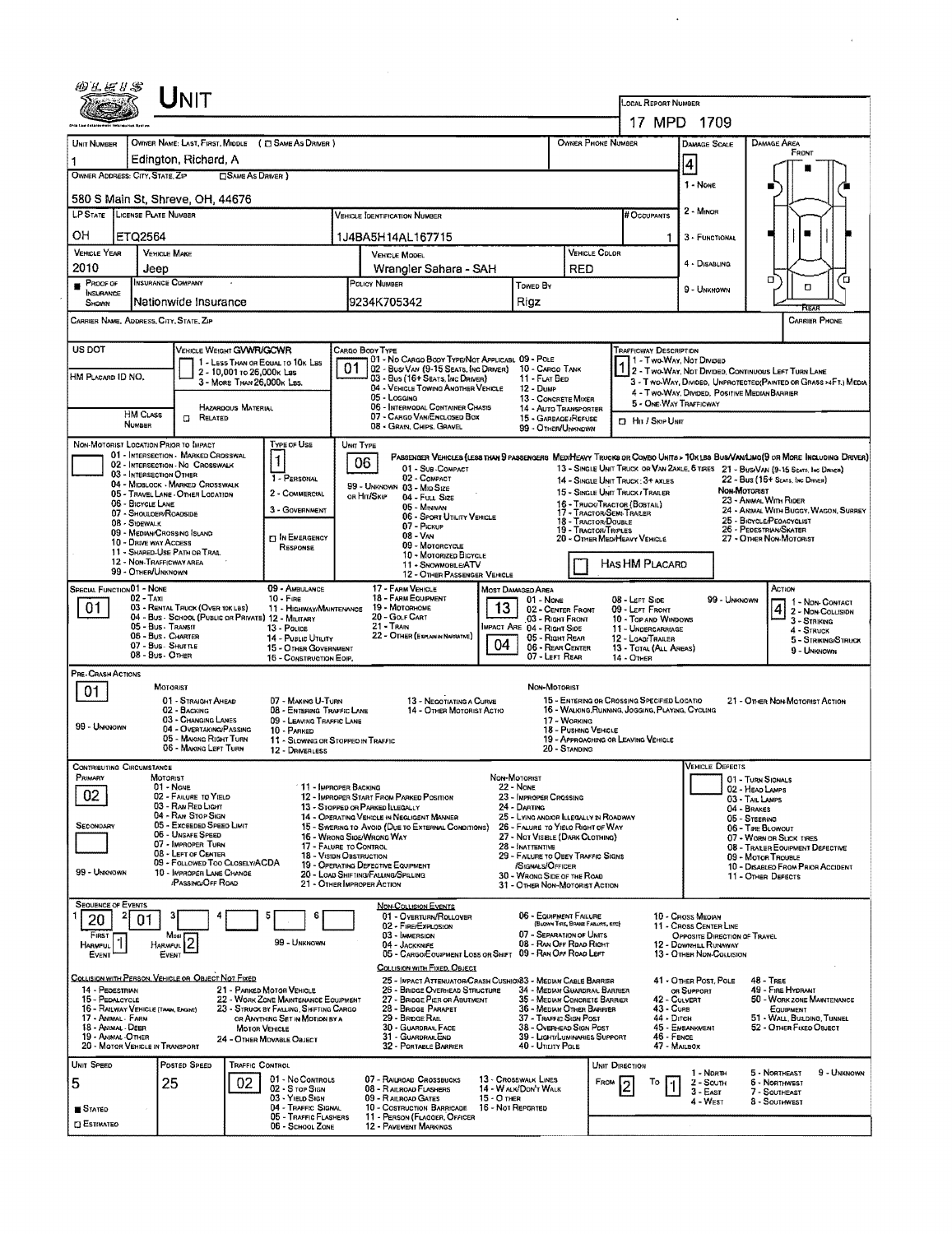| UNIT                                                                                                                                                                                                                                                                                                                                |                                                                                                |                                                                                                                 |                                                                                         |                                                                                                 |                                                                                 |                                                                                                                              |  |  |  |  |  |  |
|-------------------------------------------------------------------------------------------------------------------------------------------------------------------------------------------------------------------------------------------------------------------------------------------------------------------------------------|------------------------------------------------------------------------------------------------|-----------------------------------------------------------------------------------------------------------------|-----------------------------------------------------------------------------------------|-------------------------------------------------------------------------------------------------|---------------------------------------------------------------------------------|------------------------------------------------------------------------------------------------------------------------------|--|--|--|--|--|--|
|                                                                                                                                                                                                                                                                                                                                     |                                                                                                |                                                                                                                 | LOCAL REPORT NUMBER<br>17 MPD 1709                                                      |                                                                                                 |                                                                                 |                                                                                                                              |  |  |  |  |  |  |
| OWNER NAME: LAST, FIRST, MIDDLE ( C SAME AS DRIVER )<br>OWNER PHONE NUMBER<br>UNIT NUMBER<br><b>DAMAGE AREA</b><br><b>DAMAGE SCALE</b>                                                                                                                                                                                              |                                                                                                |                                                                                                                 |                                                                                         |                                                                                                 |                                                                                 |                                                                                                                              |  |  |  |  |  |  |
| Anderson, Douglas,<br>$\overline{2}$                                                                                                                                                                                                                                                                                                |                                                                                                |                                                                                                                 | 4                                                                                       | FRONT                                                                                           |                                                                                 |                                                                                                                              |  |  |  |  |  |  |
| OWNER ADDRESS: CITY, STATE, ZIP<br><b>CISAME AS DRIVER</b> )<br>1 - NONE<br>□                                                                                                                                                                                                                                                       |                                                                                                |                                                                                                                 |                                                                                         |                                                                                                 |                                                                                 |                                                                                                                              |  |  |  |  |  |  |
| 6899 Cr 51, Big Prairie, OH, 44611<br>LP STATE LICENSE PLATE NUMBER                                                                                                                                                                                                                                                                 | # Occupants                                                                                    | 2 - MINOR                                                                                                       |                                                                                         |                                                                                                 |                                                                                 |                                                                                                                              |  |  |  |  |  |  |
| OН<br>GBY5283                                                                                                                                                                                                                                                                                                                       |                                                                                                | 5LMCJ1C92HUL11033                                                                                               |                                                                                         | 1                                                                                               | 3 - FUNCTIONAL                                                                  | o<br>п                                                                                                                       |  |  |  |  |  |  |
| <b>VEHICLE YEAR</b><br><b>VEHICLE MAKE</b><br>2017                                                                                                                                                                                                                                                                                  |                                                                                                | VEHICLE MODEL                                                                                                   |                                                                                         | VEHICLE COLOR                                                                                   | 4 - DISABLING                                                                   |                                                                                                                              |  |  |  |  |  |  |
| Lincoln<br><b>INSURANCE COMPANY</b><br>PROOF OF                                                                                                                                                                                                                                                                                     |                                                                                                | MKS<br>POLICY NUMBER                                                                                            | SIL<br>Towed By                                                                         |                                                                                                 | 9 - Unknown                                                                     | ۵<br>۵<br>O                                                                                                                  |  |  |  |  |  |  |
| INSURANCE<br>Motorist Mutual<br>SHOWN                                                                                                                                                                                                                                                                                               |                                                                                                | 12760533258523A                                                                                                 | Rigz                                                                                    |                                                                                                 |                                                                                 |                                                                                                                              |  |  |  |  |  |  |
| CARRIER NAME, ADDRESS, CITY, STATE, ZIP<br><b>CARRIER PHONE</b>                                                                                                                                                                                                                                                                     |                                                                                                |                                                                                                                 |                                                                                         |                                                                                                 |                                                                                 |                                                                                                                              |  |  |  |  |  |  |
| US DOT<br>VEHICLE WEIGHT GWWR/GCWR<br><b>TRAFFICWAY DESCRIPTION</b><br>CARGO BODY TYPE<br>01 - No CARGO BOOY TYPE/NOT APPLICABL 09 - POLE<br>1 1 - Two-Way, Not Divideo<br>1 - LESS THAN OR EQUAL TO 10K LBS                                                                                                                        |                                                                                                |                                                                                                                 |                                                                                         |                                                                                                 |                                                                                 |                                                                                                                              |  |  |  |  |  |  |
| HM PLACARD ID NO,                                                                                                                                                                                                                                                                                                                   | 2 - 10,001 to 26,000x Las<br>3 - MORE THAN 26,000K LBS.                                        | 02 - Bus Van (9-15 Seats, Inc Driver)<br>03 - Bus (16+ Seats, Inc Damer)<br>04 - VEHICLE TOWING ANOTHER VEHICLE | 10 - CARGO TANK<br>11 - FLAT BEO                                                        |                                                                                                 |                                                                                 | 2 - Two WAY, Not Divided, Continuous Left Turn Lane<br>3 - Two WAY, DIVIDEO, UNPROTECTEO(PAINTED OR GRASS >4FT.) MEDIA       |  |  |  |  |  |  |
|                                                                                                                                                                                                                                                                                                                                     | <b>HAZARDOUS MATERIAL</b>                                                                      | 05 - Logging<br>06 - INTERMODAL CONTAINER CHASIS                                                                | $12 - D$ ume<br>13 - CONCRETE MIXER<br>14 - AUTO TRANSPORTER                            | 5 - ONE-WAY TRAFFICWAY                                                                          | 4 - Two-Way, Divideo, Positive Median Barrier                                   |                                                                                                                              |  |  |  |  |  |  |
| <b>HM CLASS</b><br>NUMBER                                                                                                                                                                                                                                                                                                           | <b>D</b> RELATED                                                                               | 07 - CARGO VAN ENCLOSED BOX<br>08 - GRAIN, CHPS, GRAVEL                                                         | 15 - GARBAGE / REFUSE<br>99 - O THER/UNKNOWN                                            | <b>CI HIT / SKIP UNIT</b>                                                                       |                                                                                 |                                                                                                                              |  |  |  |  |  |  |
| NON-MOTORIST LOCATION PRIOR TO IMPACT<br>01 - INTERSECTION - MARKED CROSSWAL                                                                                                                                                                                                                                                        | <b>TYPE OF USE</b><br>$\mathbf{1}$                                                             | UNIT TYPE                                                                                                       |                                                                                         |                                                                                                 |                                                                                 | PASSENGER VEHICLES (LESS THAN 9 PASSENGERS MED/HEAVY TRUCKS OR COMBO UNITS > 10KLBS BUS/VAN/LIMO(9 OR MORE INCLUDING DRIVER) |  |  |  |  |  |  |
| 02 - INTERSECTION - NO CROSSWALK<br>03 - INTERSECTION OTHER                                                                                                                                                                                                                                                                         | 1 - PERSONAL                                                                                   | 06<br>01 - Sub COMPACT<br>02 - COMPACT                                                                          |                                                                                         | 14 - SINGLE UNIT TRUCK ; 3+ AXLES                                                               |                                                                                 | 13 - SINGLE UNIT TRUCK OR VAN ZAXLE, 6 TIRES 21 - BUS/VAN (9-15 SEATS, INC DRIVER)<br>22 - Bus (16+ Sears, Inc Dreven)       |  |  |  |  |  |  |
| 04 - MIDBLOCK - MARKED CROSSWALK<br>05 - TRAVEL LANE - OTHER LOCATION<br>06 - BICYCLE LANE                                                                                                                                                                                                                                          | 2 - COMMERCIAL                                                                                 | 99 - UNKNOWN 03 - MID SIZE<br>OR HIT/SKIP<br>04 - Fuu, Size                                                     |                                                                                         | 15 - SINGLE UNIT TRUCK / TRAILER<br>16 - TRUCK/TRACTOR (BOSTAR.)                                | NON-MOTORIST                                                                    | 23 - ANWAL WITH RIDER                                                                                                        |  |  |  |  |  |  |
| 07 - SHOULDER/ROADSIDE<br>08 - Sidewalk                                                                                                                                                                                                                                                                                             | 3 - GOVERNMENT                                                                                 | 05 - MINIVAN<br>06 - Sport UTILITY VEHICLE<br>07 - Pickup                                                       |                                                                                         | 17 - TRACTOR/SEMI-TRAILER<br>18 - TRACTOR/DOUBLE                                                |                                                                                 | 24 - ANIMAL WITH BUGGY, WAGON, SURREY<br>25 - BICYCLE/PEDACYCLIST                                                            |  |  |  |  |  |  |
| 09 - MEDIAN/CROSSING ISLAND<br>10 - DRIVE WAY ACCESS                                                                                                                                                                                                                                                                                | <b>19 - TRACTOR/TRIPLES</b><br>20 - OTHER MEDIHEAVY VEHICLE                                    |                                                                                                                 | 26 - PEDESTRIAN/SKATER<br>27 - OTHER NON-MOTORIST                                       |                                                                                                 |                                                                                 |                                                                                                                              |  |  |  |  |  |  |
| 11 - SHAREO-USE PATH OR TRAIL<br>12 - NON-TRAFFICWAY AREA<br>99 - OTHER/UNKNOWN                                                                                                                                                                                                                                                     |                                                                                                | 10 - MOTORIZED BICYCLE<br>11 - SNOWMOBILE/ATV<br>12 - OTHER PASSENGER VEHICLE                                   |                                                                                         | HAS HM PLACARD                                                                                  |                                                                                 |                                                                                                                              |  |  |  |  |  |  |
| SPECIAL FUNCTION 01 - NONE<br>02 - TAXI                                                                                                                                                                                                                                                                                             | 09 - AMBULANCE                                                                                 | 17 - FARM VEHICLE<br>18 - FARM EQUIPMENT                                                                        | MOST DAMAGED AREA                                                                       |                                                                                                 |                                                                                 | ACTION                                                                                                                       |  |  |  |  |  |  |
| 01<br>03 - RENTAL TRUCK (OVER 10K LBS)                                                                                                                                                                                                                                                                                              | $10 -$ Fire<br>11 - HIGHWAY/MAINTENANCE<br>04 - BUS - SCHOOL (PUBLIC OR PRIVATE) 12 - MILITARY | 02<br>19 - MOTORHOME<br>20 - GOLF CART                                                                          | 01 - None<br>02 - CENTER FRONT<br>03 - Right Front                                      | 08 - LEFT SIDE<br>09 - LEFT FRONT<br>10 - TOP AND WINDOWS                                       | 99 - UNKNOWN                                                                    | 1 - Non-Contact<br>3<br>2 - Non-Collision<br>3 - STRIKING                                                                    |  |  |  |  |  |  |
| 05 - Bus - Transit<br>06 - Bus - Charter                                                                                                                                                                                                                                                                                            | 13 - Pouce<br>14 - PUBLIC UTILITY                                                              | 21 - Train<br>22 - OTHER (EXPLAIN NARRATIVE)                                                                    | MPACT ARE 04 - RIGHT SIDE<br>05 - Right Rear                                            | 11 - UNDERCARRIAGE<br>12 - LOADITRALER                                                          |                                                                                 | 4 - STRUCK<br>5 - STRIKING STRUCK                                                                                            |  |  |  |  |  |  |
| 07 - Bus - SHUTTLE<br>08 - Bus - OTHER                                                                                                                                                                                                                                                                                              | 15 - OTHER GOVERNMENT<br>16 - CONSTRUCTION EQIP.                                               | 02                                                                                                              | 06 - REAR CENTER<br>07 - LEFT REAR                                                      | 13 - TOTAL (ALL AREAS)<br>14 - OTHER                                                            |                                                                                 | 9 - UNKNOWN                                                                                                                  |  |  |  |  |  |  |
| PRE- CRASH ACTIONS<br>MOTORIST                                                                                                                                                                                                                                                                                                      |                                                                                                |                                                                                                                 | NON MOTORIST                                                                            |                                                                                                 |                                                                                 |                                                                                                                              |  |  |  |  |  |  |
| 01<br>02 - BACKING                                                                                                                                                                                                                                                                                                                  | 01 - STRAIGHT AHEAD<br>07 - MAKING U-TURN<br>08 - ENTERING TRAFFIC LANE                        | 13 - Negotiating a Curve<br>14 - OTHER MOTORIST ACTID                                                           |                                                                                         | 15 - ENTERING OR CROSSING SPECIFIED LOCATIO<br>16 - WALKING, RUNNING, JOGGING, PLAYING, CYCLING |                                                                                 | 21 - OTHER NON-MOTORIST ACTION                                                                                               |  |  |  |  |  |  |
| 99 - Unknown                                                                                                                                                                                                                                                                                                                        | 03 - Changing Lanes<br>09 - LEAVING TRAFFIC LANE<br>04 - OVERTAKING/PASSING<br>10 - PARKED     |                                                                                                                 | 17 - Warking<br>18 - PUSHING VEHICLE                                                    |                                                                                                 |                                                                                 |                                                                                                                              |  |  |  |  |  |  |
|                                                                                                                                                                                                                                                                                                                                     | 05 - MAKING RIGHT TURN<br>06 - MAKING LEFT TURN<br>12 - DRIVERLESS                             | 11 - SLOWING OR STOPPEO IN TRAFFIC                                                                              | 20 - Standing                                                                           | 19 - APPROACHING OR LEAVING VEHICLE                                                             |                                                                                 |                                                                                                                              |  |  |  |  |  |  |
| <b>CONTRIBUTING CIRCUMSTANCE</b><br>PRIMARY<br><b>MOTORIST</b>                                                                                                                                                                                                                                                                      |                                                                                                |                                                                                                                 | NON MOTORIST                                                                            |                                                                                                 | VEHICLE DEFECTS                                                                 | 01 - TURN SIGNALS                                                                                                            |  |  |  |  |  |  |
| 01 - None<br>01<br>03 - RAN REO LIGHT                                                                                                                                                                                                                                                                                               | 02 - FAILURE TO YIELD                                                                          | 11 - IMPROPER BACKING<br>12 - IMPROPER START FROM PARKED POSITION<br>13 - Stoppeo or Parkeo Illegally           | 22 - Nove<br>23 - IMPROPER CROSSING<br>24 - DARTING                                     |                                                                                                 |                                                                                 | 02 - HEAD LAMPS<br>03 - TAIL LAMPS                                                                                           |  |  |  |  |  |  |
| SECONDARY                                                                                                                                                                                                                                                                                                                           | 04 - RAN STOP SIGN<br>05 - Exceeded Speed Limit                                                | 14 - Operating Vehicle in Negligent Manner<br>15 - Swering to Avoid (Due to External Conditions)                | 25 - LYING AND/OR ILLEGALLY IN ROADWAY<br>26 - FALURE TO YIELD RIGHT OF WAY             |                                                                                                 |                                                                                 | 04 - BRAKES<br>05 - STEERING<br>06 - TIRE BLOWOUT                                                                            |  |  |  |  |  |  |
| 06 - UNSAFE SPEED                                                                                                                                                                                                                                                                                                                   | 07 - IMPROPER TURN                                                                             | 16 - WRONG SIDE/WRONG WAY<br>17 - FALURE TO CONTROL                                                             | 27 - Nor VISIBLE (DARK CLOTHING)<br>28 - INATTENTIVE                                    |                                                                                                 |                                                                                 | 07 - WORN OR SLICK TIRES<br>08 - TRALER EQUIPMENT DEFECTIVE                                                                  |  |  |  |  |  |  |
| 99 - UNKNOWN                                                                                                                                                                                                                                                                                                                        | 08 - LEFT OF CENTER<br>09 - FOLLOWED TOO CLOSELY/ACDA<br>10 - IMPROPER LANE CHANGE             | 18 - VISION OBSTRUCTION<br>19 - OPERATING DEFECTIVE EQUIPMENT<br>20 - LOAD SHETING/FALLING/SPALING              | 29 - FAILURE TO OBEY TRAFFIC SIGNS<br>/SIGNALS/OFFICER                                  |                                                                                                 |                                                                                 | 09 - MOTOR TROUBLE<br>10 - DISABLED FROM PRIOR ACCIDENT                                                                      |  |  |  |  |  |  |
|                                                                                                                                                                                                                                                                                                                                     | <b>PASSING OFF ROAD</b>                                                                        | 21 - OTHER IMPROPER ACTION                                                                                      | 30 - WRONG SIDE OF THE ROAD<br>31 - OTHER NON-MOTORIST ACTION                           |                                                                                                 |                                                                                 | 11 - OTHER DEFECTS                                                                                                           |  |  |  |  |  |  |
| <b>SEQUENCE OF EVENTS</b><br>2<br>20                                                                                                                                                                                                                                                                                                | 5<br>6                                                                                         | <b>NON-COLLISION EVENTS</b><br>01 - Overturn/Rollover                                                           | 06 - EQUIPMENT FAILURE                                                                  |                                                                                                 | 10 - Cross Median                                                               |                                                                                                                              |  |  |  |  |  |  |
| FIRST<br>Most<br>HARMFUL <sup>1</sup><br><b>HARMFUL</b>                                                                                                                                                                                                                                                                             | 99 - UNKNOWN                                                                                   | 02 - FIRE/EXPLOSION<br>03 - IMMERSION<br>04 - JACKKNIFE                                                         | (BLOWN TIRE, BRAKE FAALIRE, ETC)<br>07 - Separation of Units<br>08 - RAN OFF ROAD RIGHT |                                                                                                 | 11 - CROSS CENTER LINE<br>OPPOSITE DIRECTION OF TRAVEL<br>12 - DOWNHILL RUNAWAY |                                                                                                                              |  |  |  |  |  |  |
| EVENT<br>EVENT                                                                                                                                                                                                                                                                                                                      |                                                                                                | 05 - CARGO/EQUIPMENT LOSS OR SHIFT<br>COLLISION WITH FIXED, OBJECT                                              | 09 - RAN OFF ROAD LEFT                                                                  |                                                                                                 | 13 - OTHER NON-COLLISION                                                        |                                                                                                                              |  |  |  |  |  |  |
| COLLISION WITH PERSON, VEHICLE OR OBJECT NOT FIXED<br>14 - PEDESTRIAN                                                                                                                                                                                                                                                               | 21 - PARKEO MOTOR VEHICLE                                                                      | 25 - IMPACT ATTENUATOR/CRASH CUSHIDI83 - MEDIAN CABLE BARRIER<br>26 - BRIDGE OVERHEAD STRUCTURE                 | 34 - MEDIAN GUARDRAIL BARRIER                                                           |                                                                                                 | 41 - OTHER POST, POLE<br>OR SUPPORT                                             | 48 - TREE<br>49 - FIRE HYDRANT                                                                                               |  |  |  |  |  |  |
| 15 - PEDALCYCLE<br>22 - WORK ZONE MAINTENANCE EQUIPMENT<br>27 - BROGE PIER OR ABUTMENT<br>35 - MEDIAN CONCRETE BARRIER<br>42 - Culvert<br>50 - WORK ZONE MAINTENANCE<br>28 - BROGE PARAPET<br>43 - Cura<br>16 - RAILWAY VEHICLE (TRAIN, ENGINE)<br>23 - STRUCK BY FALLING, SHIFTING CARGO<br>36 - MEDIAN OTHER BARRIER<br>EQUIPMENT |                                                                                                |                                                                                                                 |                                                                                         |                                                                                                 |                                                                                 |                                                                                                                              |  |  |  |  |  |  |
| 17-ANWAL FARM<br>18 - ANIMAL - DEER                                                                                                                                                                                                                                                                                                 | OR ANYTHING SET IN MOTION BY A<br><b>MOTOR VEHICLE</b>                                         | 29 - BRIDGE RAIL<br>30 - GUARDRAIL FACE                                                                         | 44 - Dirch<br>37 - TRAFFIC SIGN POST<br>38 - OVERHEAD SIGN POST                         | 45 - EMBANXMENT                                                                                 | 51 - WALL, BUILDING, TUNNEL<br>52 - Отнея Fixeo Овлест                          |                                                                                                                              |  |  |  |  |  |  |
| 19 - ANIMAL - OTHER<br>20 - MOTOR VEHICLE IN TRANSPORT                                                                                                                                                                                                                                                                              | 24 - OTHER MOVABLE OBJECT                                                                      | 31 - GUARORAILEND<br>32 - PORTABLE BARRIER                                                                      | 39 - Light/Luminaries Support<br>40 - Utiuty Pole                                       | 46 - FENCE<br>47 - MAILBOX                                                                      |                                                                                 |                                                                                                                              |  |  |  |  |  |  |
| Unit Speed<br>Posted Speed                                                                                                                                                                                                                                                                                                          | TRAFFIC CONTROL<br>01 - No CONTROLS                                                            | 07 - RAILROAD CROSSBUCKS                                                                                        | 13 - CROSSWALK LINES                                                                    | UNIT DIRECTION                                                                                  | 1 - North                                                                       | 9 - UNKNOWN<br>5 - Northeast                                                                                                 |  |  |  |  |  |  |
| 25<br>25                                                                                                                                                                                                                                                                                                                            | 12<br>02 - S TOP SIGN<br>03 - YIELO SIGN                                                       | 14 - WALK/DON'T WALK<br>15 - O THER                                                                             | FROM<br>To<br>4                                                                         | 2 - South<br>$3 - EAST$<br>4 - West                                                             | 6 - Northwest<br>7 - Southeast<br>8 - SOUTHWEST                                 |                                                                                                                              |  |  |  |  |  |  |
| <b>CI STATED</b><br><b>E</b> STIMATEO                                                                                                                                                                                                                                                                                               | 04 - TRAFFIC SIGNAL<br>05 - TRAFFIC FLASHERS<br><b>06 - SCHOOL ZONE</b>                        | 10 - COSTRUCTION BARRICADE<br>11 - PERSON (FLAGGER, OFFICER<br><b>12 - PAVEMENT MARKINGS</b>                    | 16 - Not Reported                                                                       |                                                                                                 |                                                                                 |                                                                                                                              |  |  |  |  |  |  |
|                                                                                                                                                                                                                                                                                                                                     |                                                                                                |                                                                                                                 |                                                                                         |                                                                                                 |                                                                                 |                                                                                                                              |  |  |  |  |  |  |

 $\hat{\mathcal{A}}_k$ 

 $\mathcal{A}^{\prime}$ 

 $\sim 10^{-1}$